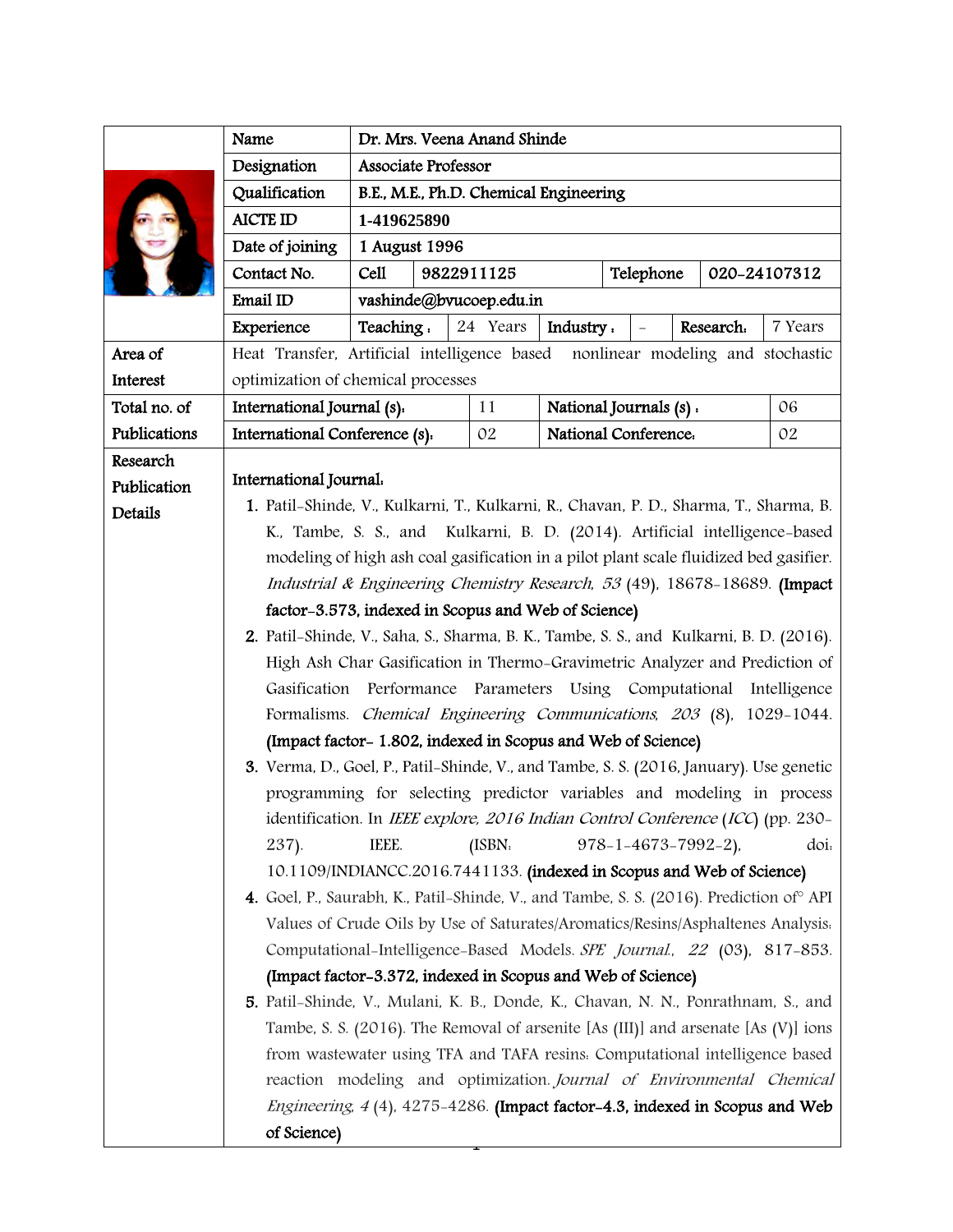- 6. Patil-Shinde, V., Tambe, S. S. (2017).Genetic programming formalism for prediction of vapor-liquid equilibrium. CALPHAD, 60, 68-80. (Impact factor-1.947, indexed in Scopus and Web of Science)
- 7. [Chavan,](https://www.sciencedirect.com/science/article/pii/S1674200117301761#!) P. V[.,Thombare,](https://www.sciencedirect.com/science/article/pii/S1674200117301761#!) M. A., [Bankar, S. B.,](https://www.sciencedirect.com/science/article/pii/S1674200117301761#!) [Kalaga, D. V.,](https://www.sciencedirect.com/science/article/pii/S1674200117301761#!) [Patil-Shinde,](https://www.sciencedirect.com/science/article/pii/S1674200117301761#!)  [V.\(](https://www.sciencedirect.com/science/article/pii/S1674200117301761#!)2018). Novel multistage solid–liquid circulating fluidized bed: Hydrodynamic characteristics. Particuology, <sup>38</sup>, 134-142. (Impact factor-2.787, indexed in Scopus and Web of Science)
- 8. Lakshete, V., Patil-Shinde, V. (2020). Multilayer perceptron neural network based models for the prediction of vapor-liquid equilibrium. Int. J. Recent Tech. Eng., 8(6), 3795- 3801. ( SJR-0.11, ISSN: 2277-3878)
- 9. Teli, S. J., and shinde, V.A. (2018). Design Distillation column for separation of Ortho Meta Para Nitro Toluene and optimization using Aspen. International Journal of Advanced Research in Science and Engineering, 7(6), 200-214. (impact factor 2.4, listed in Google scholar)
- 10. Kadam, K., and Shinde, V. (2013). Technologies for the control of Sulphur dioxide emissions from coal/pet coke fired boiler. International Journal of Engineering research & Technology, 2 (9), 2104-2112. (ISSN2278-0181).
- 11. Mahajan, P., Shinde, V. A., Thomas, D., and Mayadevi, S. (2012). Adsorption of tolune and m-xylene on ZSM-5 under reaction conditions. International Journal of Advances in Chemical Engineering & Technology, 1(2), 1-11.

## National Journal:

- 1. Sharma, A., Rahi, S., Dcruz, A., Shinde, V. A., and Shinde, S. N. (2020). Downstream separation of fusel oil. Chemical Engineering World, 55, 67-74. (Impact factor- 0.091, indexed in Google Scholar)
- 2. Saini, S. K., and Shinde, V. A., (2012). Energy conservation and efficiency calculation in chemical process plant. Journal of Engineering Research and Studies, <sup>3</sup> (1), 30-33. (E-ISSN0976-7916)
- 3. Bhalla, V., Rajpuri, S. K., Kaul, S. N., and Shinde, V.A., (2008). Experimental methods in high pressure VLE measurement. Chemical Engineering World, 43(1), 65-67. (Impact factor- 0.091, indexed in Scopus and Google Scholar)
- 4. Amitabh, K., Ojha, K. R., Sharma, G., and Shinde, V.A. (2007). [Vapour-liquid](http://scholar.google.com/scholar?cluster=14917248166086408543&hl=en&oi=scholarr)  [equilibrium study for multi-component system.](http://scholar.google.com/scholar?cluster=14917248166086408543&hl=en&oi=scholarr) Chemical Engineering World, 42(10), 46-49. (Impact factor- 0.091, indexed in Scopus and Google Scholar)
- 5. Shinde, V.A., and Bhalerao, A. R. (2007). [Phase equilibria studies for](http://scholar.google.com/scholar?cluster=299925088841055305&hl=en&oi=scholarr)  [multicomponent systems.](http://scholar.google.com/scholar?cluster=299925088841055305&hl=en&oi=scholarr) Chemical Engineering World, 42(4), 73-75. (Impact factor- 0.091, indexed in Scopus and Google Scholar)
- 6. Raut, S. J., Sadhana, M., Shinde, V. A., an Kaul, S.N. (2007). [Thermodynamic](http://scholar.google.com/scholar?cluster=12096969284863918517&hl=en&oi=scholarr)  [equilibrium evaluation of Si-H-Cl system for production of polycrystalline](http://scholar.google.com/scholar?cluster=12096969284863918517&hl=en&oi=scholarr)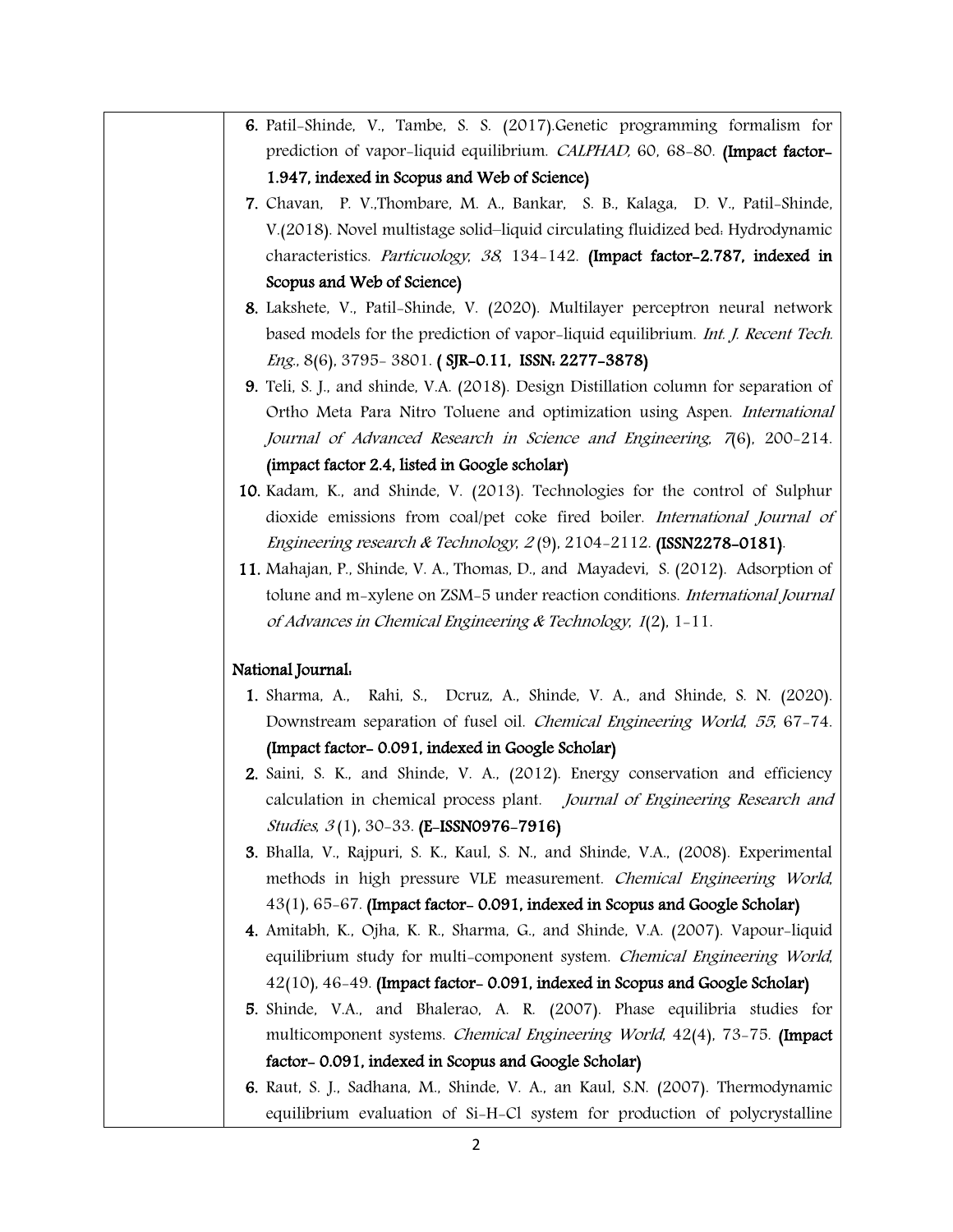|              | silicon Chemical Engineering World, 42(4). (Impact factor- 0.091, indexed in             |  |  |  |  |  |
|--------------|------------------------------------------------------------------------------------------|--|--|--|--|--|
|              | Scopus and Google Scholar)                                                               |  |  |  |  |  |
|              | <b>International Conference.</b>                                                         |  |  |  |  |  |
|              | 1. D.Verma, P.Goel, V.Patil-Shinde, S.S. Tambe, Use genetic programming for              |  |  |  |  |  |
|              | selecting predictor variables and modeling in process identification.Indian              |  |  |  |  |  |
|              | Control Conference'16, 4-6 January 2016, IIT Hyderabad.                                  |  |  |  |  |  |
|              | 2. Gadekar, S. V., Kulkarni, K. S., Patil, V. V., and Raut, S. J. Application of Residue |  |  |  |  |  |
|              | Curve Map for Non ideal systems. In <i>Indo -Italian Brain storming workshop</i> , 5-6   |  |  |  |  |  |
|              | December 2005, BVDUCOE Pune.                                                             |  |  |  |  |  |
|              | National Conference.                                                                     |  |  |  |  |  |
|              | 1. Shinde, V. A., and Naik, R.V. (2008, December). Mathematical tools for efficient      |  |  |  |  |  |
|              | flash calculations in chemical process design. A review. In CHEMCON-2008, 26-            |  |  |  |  |  |
|              | 30 December 2008, Punjab University Chandigarh.                                          |  |  |  |  |  |
|              | 2. Lakshete, V., Thakur, H., Shinde, S.N., and Shinde, V. A. (2018). Removal of          |  |  |  |  |  |
|              | cadmium from aqueous phase by various natural adsorbents. In SCHEMCON,                   |  |  |  |  |  |
|              | October 2018, ICT Mumbai.                                                                |  |  |  |  |  |
| Research     | Title of the project. Phase equilibria studies for multi-component system.               |  |  |  |  |  |
| Projects     | Funding agency. All India Council for Technical Educaion (AICTE), India                  |  |  |  |  |  |
|              | Amount. Rs. 10.5 L                                                                       |  |  |  |  |  |
|              | Duration: 2006 - 2009                                                                    |  |  |  |  |  |
|              | Status. Completed                                                                        |  |  |  |  |  |
| Professional | 1. IIChE; LM-35670                                                                       |  |  |  |  |  |
| Memberships  | 2. ISTE; LM-49176                                                                        |  |  |  |  |  |
|              | 1. Participated in six days online FDP on "Outcome Based Education" organized by         |  |  |  |  |  |
|              | IQA Cell, BVDU, Pune, 15-20 March 2021                                                   |  |  |  |  |  |
|              | Participated in a workshop on "Modeling and Simulation of Heat Transfer<br>2.            |  |  |  |  |  |
|              | Equipment using Aspen Plus" organized by PVPIT, Budhagaon, 16-20 March                   |  |  |  |  |  |
|              | 2021                                                                                     |  |  |  |  |  |
| Workshop/    | Participated in AICTE ATAL Academy sponsored FDP on "Computer Science and<br>3.          |  |  |  |  |  |
| Seminar/     | Biology " organized by PVPIT, Budhagaon, 18-22 January 2021                              |  |  |  |  |  |
| Conference   | 4. Participated in workshop on "Intellectual Property Rights (IPR) Awareness a           |  |  |  |  |  |
| attended     | Patent Drafting and Filing" organized by R and D cell in association with Brainiac       |  |  |  |  |  |
|              | IP solutions, Pune, 23-25 July 2020                                                      |  |  |  |  |  |
|              | Participated in workshop on "Assessment and Evaluation under Outcome Based<br>5.         |  |  |  |  |  |
|              | Education" organized by NITTTR, Kolkata, 10-14 June 2019.                                |  |  |  |  |  |
|              | 6. Participated in workshop on "Advances in Separation Techniques" Sinhgad               |  |  |  |  |  |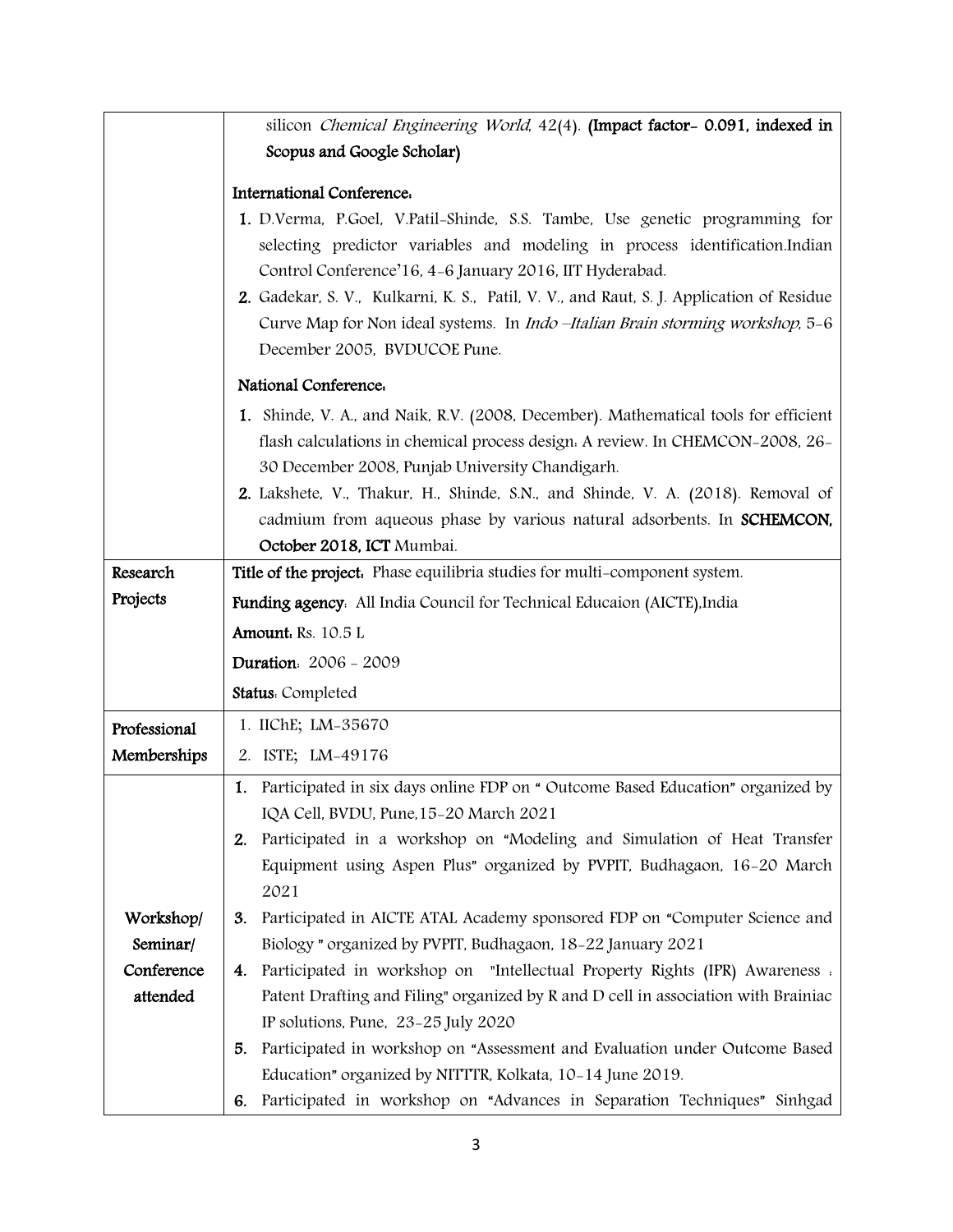|                            | College of Engineering, Pune, 24 <sup>th</sup> & 25 <sup>th</sup> January 2019.             |  |  |  |  |  |
|----------------------------|---------------------------------------------------------------------------------------------|--|--|--|--|--|
|                            | 7. Participated in Two days seminar on "Environment and green technologies for              |  |  |  |  |  |
|                            | sustainable development" organized by AISSMS College of Engineering, Pune on                |  |  |  |  |  |
|                            | 18-19 January 2019                                                                          |  |  |  |  |  |
|                            | Participated in workshop on "Advances in effluent treatment. An industrial<br>8.            |  |  |  |  |  |
|                            | perspective" B.V.D.U.C.O.E. Pune, October 2018                                              |  |  |  |  |  |
|                            | 9. Participated in Indian Control Conference'16, IIT Hyderabad, January 2016                |  |  |  |  |  |
|                            | 10. Participated in TEQIP-II sponsored workshop on "Leadership for Teaching                 |  |  |  |  |  |
|                            | Faculty", B.V.D.U.C.O.E. Pune, August 2014                                                  |  |  |  |  |  |
|                            | 11. Participated in TEQIP-II sponsored workshop on "Preparation for NBA                     |  |  |  |  |  |
|                            | Accreditation", B.V.D.U.C.O.E. Pune, September 2013                                         |  |  |  |  |  |
|                            | 12. Participated in training programme on "Application of MATLAB", National Water           |  |  |  |  |  |
|                            | Academy Pune, March 2013                                                                    |  |  |  |  |  |
|                            | 13. Participated in TEQIP-II sponsored workshop on "Personal effectiveness and              |  |  |  |  |  |
|                            | career progression", B.V.D.U.C.O.E. Pune, March 2013                                        |  |  |  |  |  |
|                            | Award. Recipient of 'Career Award for Young Teachers' by All India Council for<br>$\bullet$ |  |  |  |  |  |
|                            | Technical education (AICTE) New Delhi, India, in the year 2005-06, with the                 |  |  |  |  |  |
| Achievements               | research grant of Rs. 10.5 lakh.                                                            |  |  |  |  |  |
|                            | Completed Ph.D. from CSIR-National Chemical Laboratory, Pune                                |  |  |  |  |  |
|                            | Stood first in Shivaji University for final year of graduation, B.E. (Chemical), 1995       |  |  |  |  |  |
|                            | batch                                                                                       |  |  |  |  |  |
|                            | 1. Coordinator for expert lecture organization                                              |  |  |  |  |  |
|                            | 2. Faculty in-charge for Heat Transfer Laboratory.                                          |  |  |  |  |  |
| Extra<br><b>Activities</b> | 3. NBA coordinator for PG programme, Chemical Engineering                                   |  |  |  |  |  |
|                            | 4. Recognized Ph.D. Guide for Chemical Engineering Faculty, Bharati Vidyapeeth              |  |  |  |  |  |
|                            | (Deemed to be University)                                                                   |  |  |  |  |  |
|                            | 5. Resource person - Delivered expert lecture on "Process Design of Heat                    |  |  |  |  |  |
|                            | at Chemical Engineering Department, KLE Dr. M. S. Sheshgiri<br>Exchangers"                  |  |  |  |  |  |
|                            | College of Engineering and Technology, Visvesvaraya Technological University,               |  |  |  |  |  |
|                            | Belagavi, Karnataka, 6 <sup>th</sup> March 2020                                             |  |  |  |  |  |
|                            | 6. Appointed as External Examiner to conduct the Ph.D viva-voce for the PhD thesis          |  |  |  |  |  |
|                            | entitled "Studies on development of wine from sugarcane and fruit juice using               |  |  |  |  |  |
|                            | yeast species". at Chemical Engineering Department, KLE Dr. M. S. Sheshgiri                 |  |  |  |  |  |
|                            | College of Engineering and Technology, Visvesvaraya Technological University,               |  |  |  |  |  |
|                            | Belagavi, Karnataka, 6 <sup>th</sup> March 2020                                             |  |  |  |  |  |
|                            | 7. Convener- Workshop on "Applications of MATLAB" organized by BVDUCOE                      |  |  |  |  |  |
|                            | Pune and CDAC Pune, 18-19 May 2018                                                          |  |  |  |  |  |